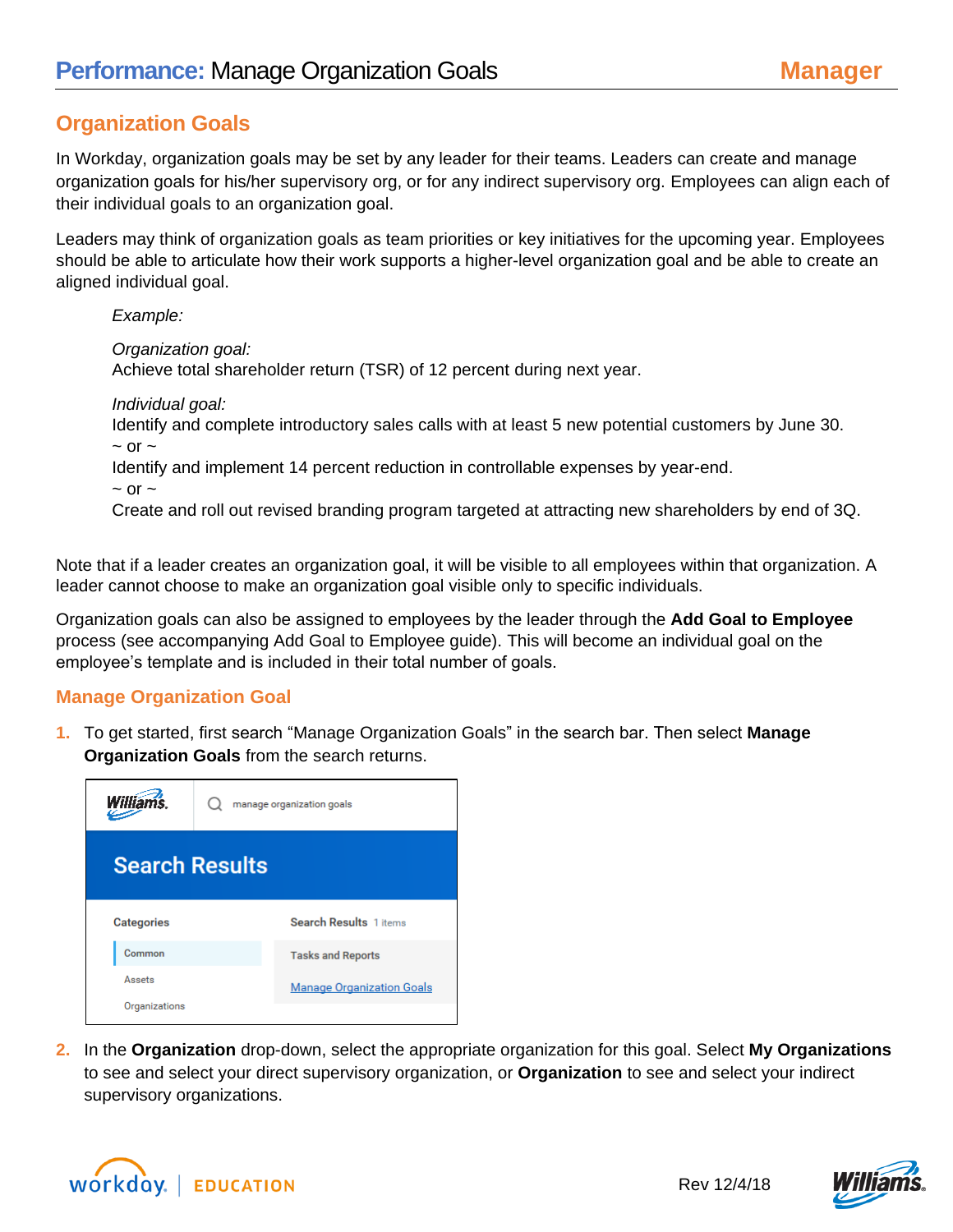**3.** The **Goal Period** will auto-populate with the upcoming period. If it does not, or to adjust, use the drop-down to select the appropriate period, and click **OK**.

|                | <b>Manage Organization Goals</b>   |  |  |
|----------------|------------------------------------|--|--|
| Organization * | $\overline{\phantom{a}}$           |  |  |
| Goal Period *  | $\overline{\phantom{a}}$<br>$\sim$ |  |  |
|                |                                    |  |  |
|                |                                    |  |  |
| OK             | Cancel                             |  |  |

**4.** Next, click **Add** to enter a new organization goal. If you had previously developed organization goals, they would show here with an option to Edit.

| Goal Period 2019 Goals    |     |  |
|---------------------------|-----|--|
| <b>Organization Goals</b> |     |  |
|                           | Add |  |
|                           |     |  |

- **5.** Complete the goal details by filling in the following information:
	- **a. Goal:** the goal title is a mandatory field in this section.
	- **b. Percent Complete:** As this is a new goal, the percent complete can remain 0.
	- **c. Supports:** You may choose to "link" your organization goal to any organization goals in the level above you – or your manager's organization goal. You can only link to goals one level up.
	- **d. Supporting Initiatives:** You may leave this section blank.
	- **e. Private:** Be sure to mark your goal as private by clicking the check box. Doing so *limits visibility of this goal to your team and/or supervisory organization* chain. If you leave it public (with no check mark) anyone in the organization can see and link to it (like the CEO organization goals).